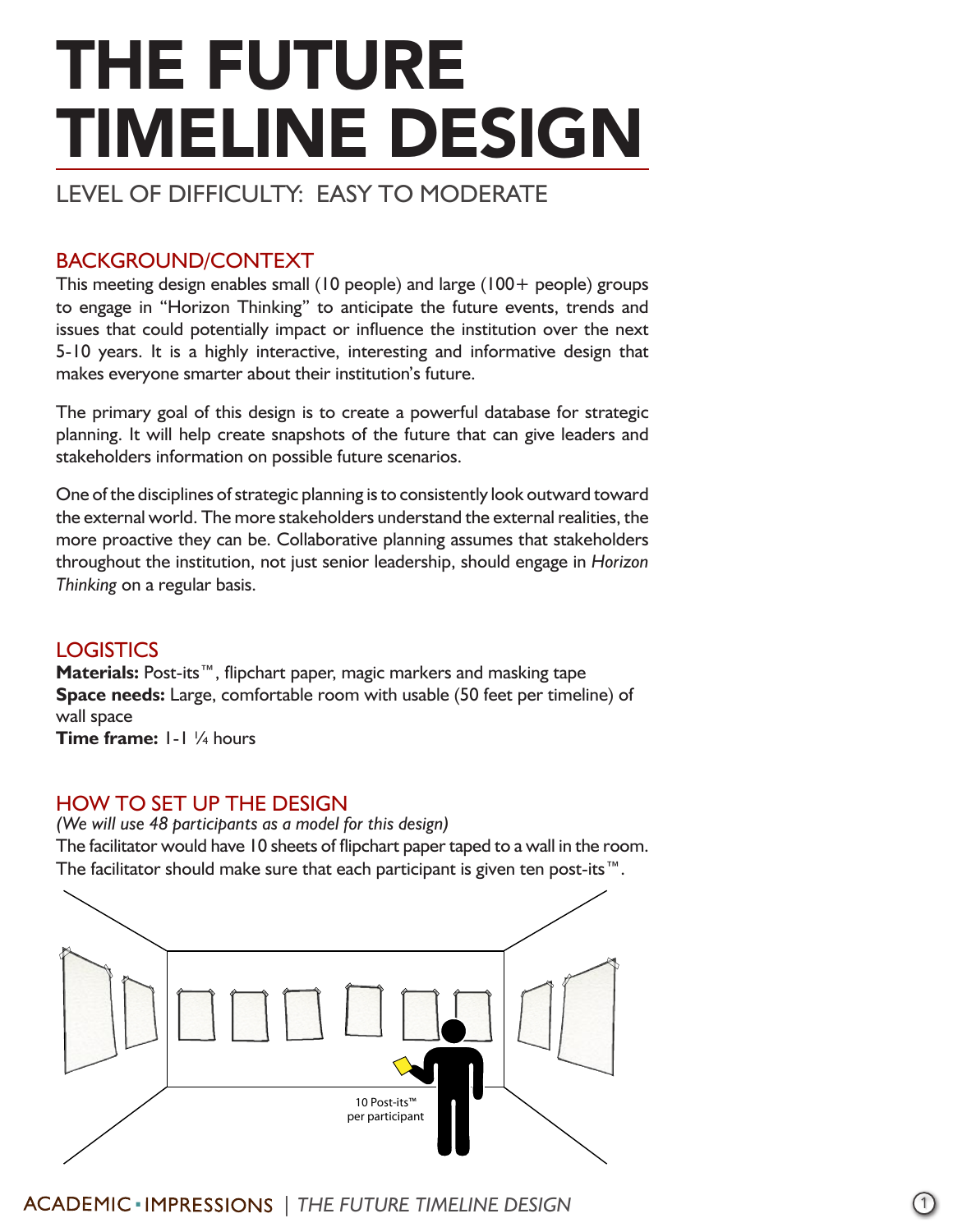### Facilitator's directions to the PTF

"Please think about the future events, issues and trends that could impact or influence *(either positively or negatively)* the way Incredible University provides its services, conducts its business or how it operates over the next 10 years." It is helpful to provide some definitions either on a flipchart or a hand-out. For example:

**An event** is a single occurrence (e.g. passage of a piece of legislation, retirement of a president or chancellor, election of a new mayor or governor

**An issue** is an important theme that has substantial power and influence to impact an institution (e.g. faculty compensation, student access, equity, use of adjunct faculty, technology in the classroom)

**A trend** is an ongoing set of circumstances that has consistency and momentum (e.g. student demographics, aging faculty, increased competition from non-profits, slowing down of the regional economy

The facilitator should briefly walk participants through the definitions and check for understanding. Then the facilitator should communicate the following:

- Please put down **one** event, trend or issues per post-it™
- Please indicate if a trend or issue will last for awhile
- Legibility is important! Because we will review the post-its™ in a few minutes
- When you are ready, please go to the Future Timeline and "populate" it. Put your events, trends and issues in the year you believe they will occur
- If you come to the Timeline and see a post-it™ that is similar to yours, please check  $√$  off the post-it™ to indicate agreement and tear yours up. This way we avoid redundant post-its™ clogging up the Timeline. Make sure you check off the appropriate post-it™ so we capture your data.

Give participants about 15 minutes to think, write on their post-its™ and populate the Timeline. At this time, you will have a tremendous amount of information that needs to be distilled and understood by everyone.

At this stage of the design, the facilitator would ask participants to create small, mixed groups of four people. You can have participants self-organize or use a counting-off method of one to twelve which will give you 12 groups of 4 participants each. (You have 48 participants)

The facilitator should give the following instructions:

Please work with your group of four and review the post-its™ on the Timeline. Your goal in the next 20 minutes is to search through all the information and "generally agree" on the three most important issues, events or trends (not 3 or each, three total) that Incredible University must manage effectively if it is to *thrive* in the future.